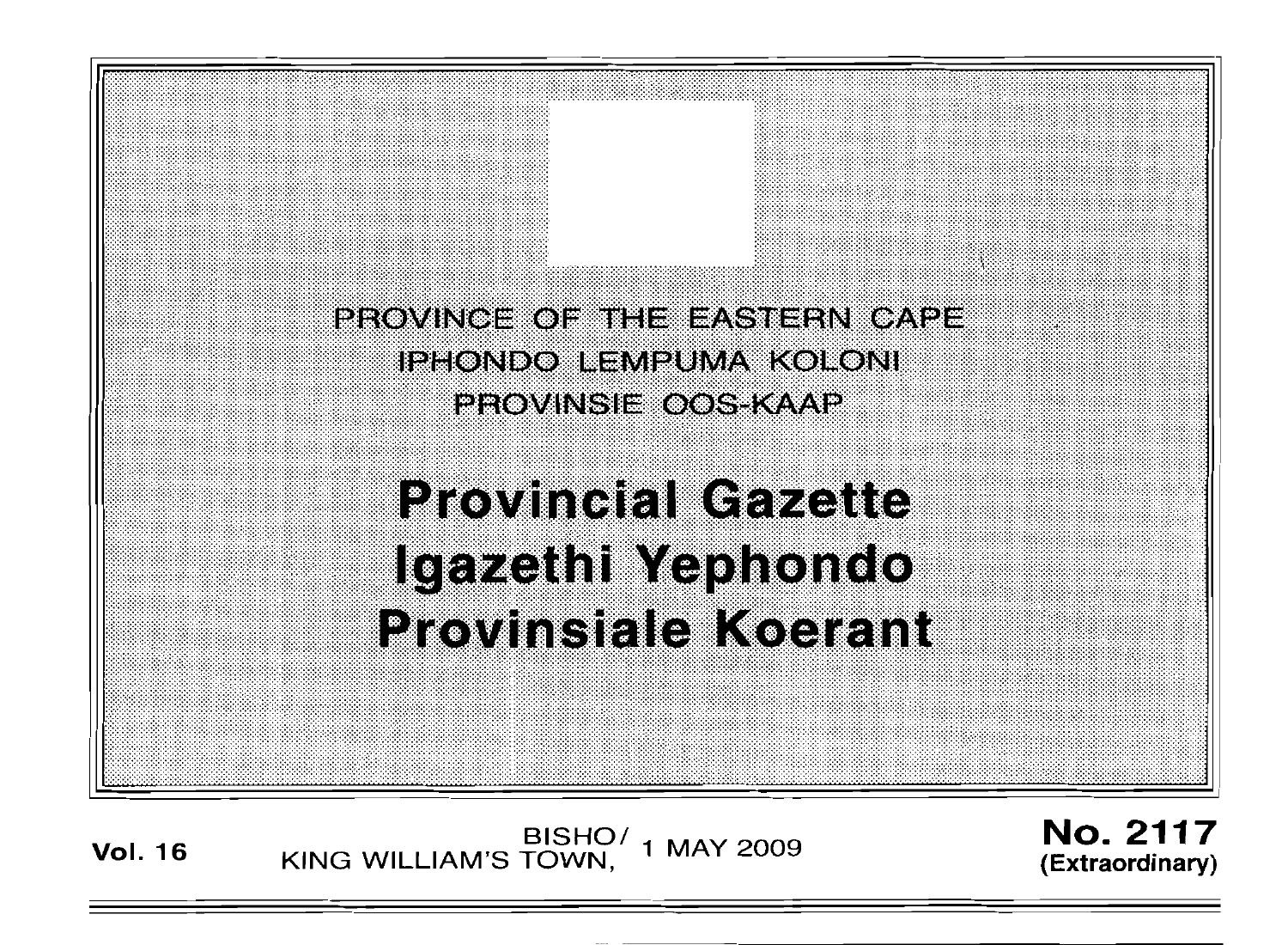$\sim$ 

 $\sim$   $\sim$ 

|     | <b>CONTENTS • INHOUD</b> |             |                |
|-----|--------------------------|-------------|----------------|
| No. |                          | Page<br>No. | Gazette<br>No. |
|     | <b>GENERAL NOTICES</b>   |             |                |
|     |                          | з           | 2117           |
|     |                          | 5           | 2117           |
|     |                          |             |                |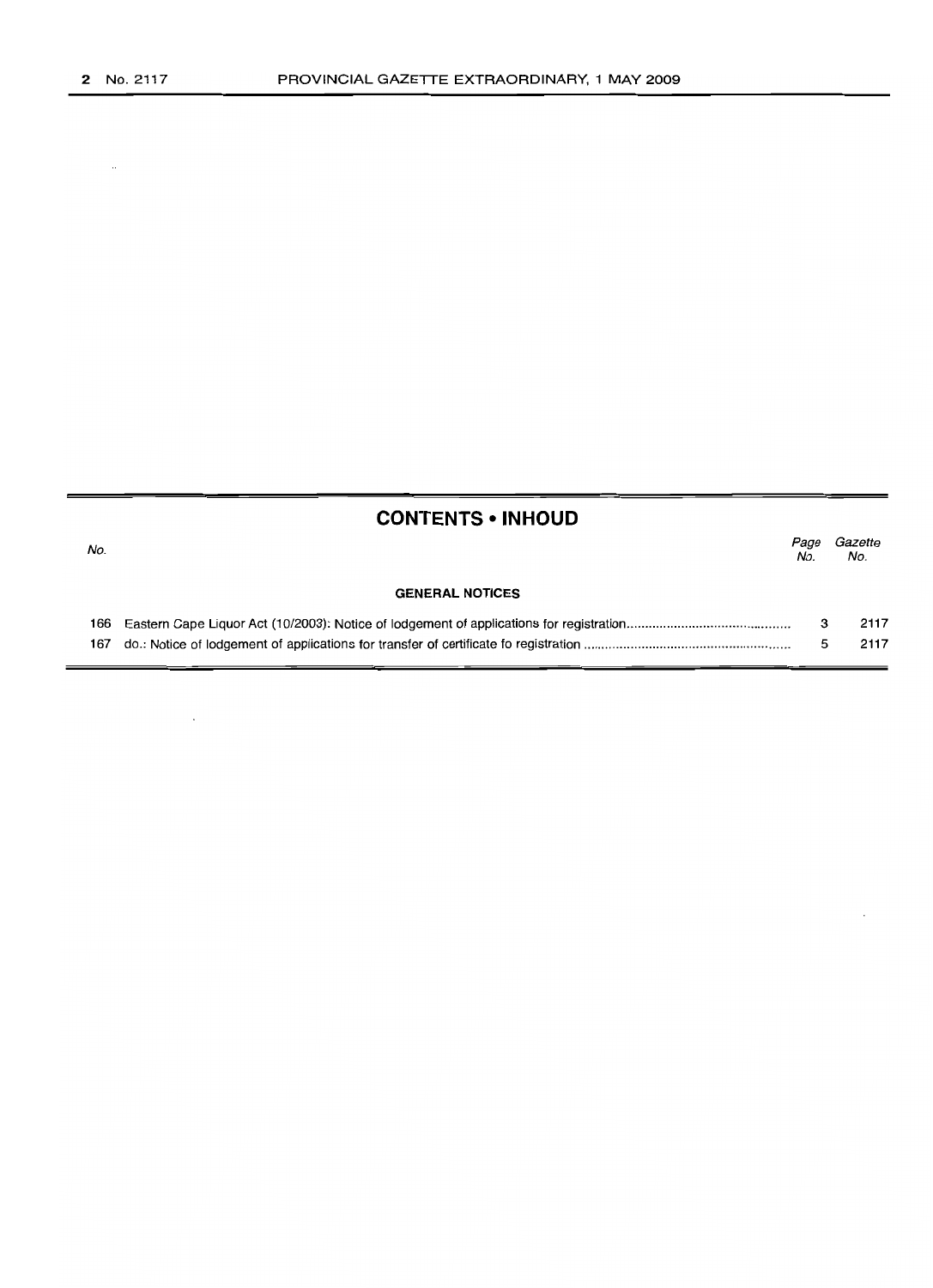# **GENERAL NOTICES**

**No. 166**

1. C M 3

[Reg 4 (1)]

## EASTERN CAPE LIQUOR ACT, 2003 (Act No. 10 of 2003) NOTICE OF LODGEMENT OF APPLICATIONS FOR REGISTRATION

Notice is hereby given that the applications for registration, particulars of which appear in the Schedule hereunder, have been lodged with the Board.

Interested parties may, free of charge, inspect any application which appears in the Schedule hereunder and may within twenty one days of this notice, lodge with the Board written representations in support of, or written objections.

## THEMBI ZONO - GXOYIYA EASTERN CAPE LIQUOR BOARD 22 April 2009

SCHEDULE

| 2<br>3<br>5<br>Δ<br>1 |                  |                                  |                                     |                              |                                                                                               |
|-----------------------|------------------|----------------------------------|-------------------------------------|------------------------------|-----------------------------------------------------------------------------------------------|
| Application<br>Number |                  | Name and<br>number of Ward       | Kind of registration<br>applied for | Kind of liquor<br>to be sold | Name under which business is to<br>be conducted and particulars of<br>the erf, street or farm |
| 1 <sub>1</sub>        | ECP 16529        | Ward 23 KSD<br>Municipality      | Consumption on<br>premises          | All kinds                    | Coffee Bay Hotel, Coffee Bay,<br>Mganduli                                                     |
| 2.                    | <b>ECP 16530</b> | Ward 19 Nyandeni<br>Municipality | Consumption on and<br>off premises  | All kinds                    | Nolufefe Tavern, Zinduneni A/A,<br>Nomcamba Loc, Nggeleni                                     |
| 3.                    | ECP 16531        | Ward 27 KSD<br>Municipality      | Consumption on and<br>off premises  | All kinds                    | New Rest Tavern, Jojweni Loc,<br>Gengge A/A, Mganduli                                         |
| 4.                    | ECP 16532        | Ward 4 NMMM                      | Consumption on and<br>off premises  | All kinds                    | Yongama's Tavern, N175 Goniwe<br>Str, Endlovini, Walmer, PE                                   |
| 5.                    | ECP 16533        | Ward 54 NMMM                     | Consumption on and<br>off premises  | All kinds                    | Kwa Nontha's Tavern, 332<br>Masithole Str. NU 12B Motherwell,<br>PE                           |
| 6.                    | ECP 16534        | Ward 54 NMMM                     | Consumption on and<br>off premises  | All kinds                    | Zanqayi's Tavern, 95 Mgwali Str.<br>NU 12A Motherwell, PE                                     |
| $\tilde{7}$ .         | ECP 16535        | Ward 23 KSD<br>Municipality      | Consumption on<br>premises          | All kinds                    | Ocean View Hotel, Main Str, Coffee<br>Bay, Mganduli                                           |
| 8.                    | <b>ECP 16536</b> | Ward 30 NMMM                     | Consumption on and<br>off premises  | All kinds                    | Nokiki's Tavern, S1172 Veeplaas,<br>Soweto On Sea, PE                                         |
| 9.                    | ECP 16537        | Ward 1 NMMM                      | Consumption off<br>premises         | All kinds                    | Prestons Summerstrand, 1 Torquay<br>Centre, Cnr. Torquay & 8th Avenue,<br>Summerstrand, PE    |
| 10.                   | ECP 16538        | Ward 22 NMMM                     | Consumption on<br>premises          | All kinds                    | Naturena Sports Bar, 3034 Daku<br>Rd, Kwa Zakhele, PE                                         |
| 11.                   | ECP 16539        | Ward 55 NMMM                     | Consumption on and<br>off premises  | All kinds                    | Zama Zama's Tavern, 83<br>Ngcukayithobi Str, Shukushukuma,<br>Motherwell, PE                  |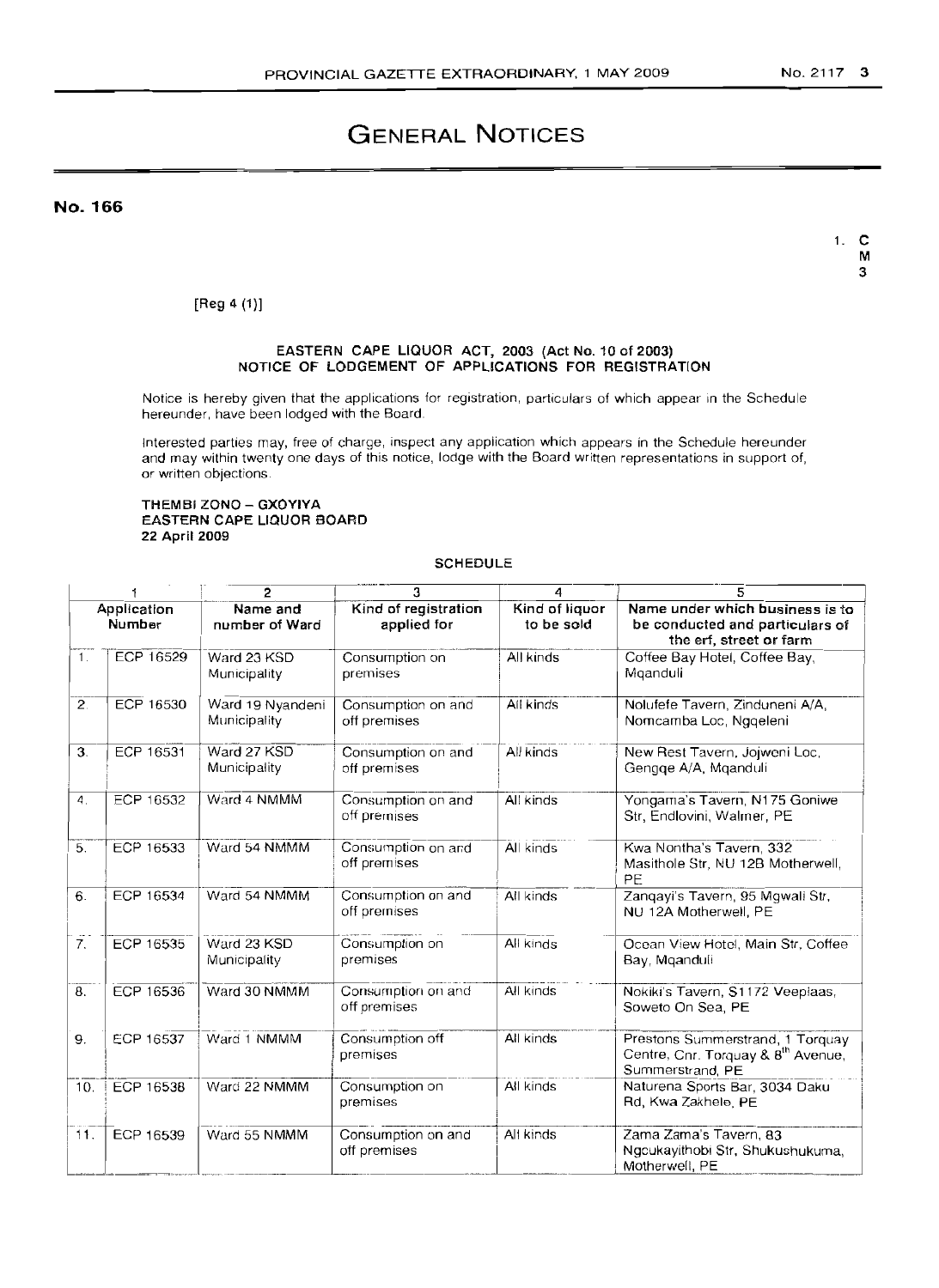| 12.               | <b>ECP 16540</b>       | Ward 48 NMMM                              | Consumption on<br>premises         | All kinds | Laduma Sports Bar, Erf 4031, 23<br>Constitution Rd, Uitenhage             |  |
|-------------------|------------------------|-------------------------------------------|------------------------------------|-----------|---------------------------------------------------------------------------|--|
| 13.               | ECP 16541              | Ward 4 Inxuba<br>Yethemba<br>Municipality | Consumption on<br>premises         | All kinds | Cradock Agricultural Show, Erf<br>2673, Cradock Show Grounds,<br>Cradock  |  |
| 14.               | ECP 16542              | Ward 38 BCM                               | Consumption on and<br>off premises | All kinds | A.T.C Tavern, 85 Central Str,<br>Shornville, KWT                          |  |
| 15.               | ECP 16543              | Ward 16 BCM                               | Consumption on and<br>off premises | All kinds | Gqabi Tavern, 1197 N.U.9,<br>Mdantsane                                    |  |
| 16.               | ECP 16544              | Ward 40 BCM                               | Consumption on and<br>off premises | All kinds | Ray's Tavern, 2090 Zone 8,<br>Zwelitsha, KWT                              |  |
| 17.               | <b>ECP 16545</b>       | Ward 5 BCM                                | Consumption on and<br>off premises | All kinds | Khura's Tavern, No.1367 Strand Str,<br>Mzomhle Ext, Komga                 |  |
| 18.               | ECP 16546              | Ward 9 Kouga<br>Municipality              | Consumption on and<br>off premises | All kinds | Club Aquarius Tavern, 175<br>Jakaranda Str, Phillipsville, Hankey         |  |
| 19.               | ECP 16547              | Ward 15 NMMM                              | Consumption off<br>premises        | All kinds | Ayster's Liquor Store, 36<br>Nggolombe Str, New Brighton, PE              |  |
| 20.               | <b>ECP 16548</b>       | Ward 11<br>Nkonkobe<br>Municipality       | Consumption on and<br>off premises | All kinds | Simphiwe's Tavern, Lower Ncera<br>Loc, Alicedale                          |  |
| 21.               | <b>ECP 16549</b>       | Ward 10<br>Ngqushwa<br>Municipality       | Consumption on and<br>off premises | All kinds | Satisfaction Centre, Erf 1260,<br>Peddie Ext, Peddie                      |  |
| 22.               | ECP 16550              | Ward 8 Ndlambe<br>Municipality            | Consumption on and<br>off premises | All kinds | Kuse Town's Tavern, 3039 Shiceka<br>Str, Mimosa, Alicedale                |  |
| 23.               | ECP 16551              | Ward 2 Elundini<br>Municipality           | Consumption on and<br>off premises | All kinds | Sincediseni Tavern, Erf 2690, Ugie<br>Park, Ugie                          |  |
| 24.               | ECP 16552              | Ward 9 BCM                                | Consumption on and<br>off premises | All kinds | Entombini's Tavern, 909C - Section,<br>Duncan Village, EL                 |  |
| 25.               | ECP 16553              | Ward 29 BCM                               | Consumption on and<br>off premises | All kinds | Sisco's Tavern, 57818<br>Nompumelelo Township, Beacon<br>Bay, EL          |  |
| 26.               | ECP 16554              | Ward 1 Intsika<br>Yethu Municipality      | Consumption on and<br>off premises | All kinds | Nolinset Tavern, Lower Sabalala,<br>Cofimvaba                             |  |
| $\overline{27}$ . | $\overline{ECP}$ 16555 | Ward 4<br>Emalahleni<br>Municipality      | Consumption off<br>premises        | All kinds | Community Shopping Centre,<br>No.101 Cancubela Str, Cacadu,<br>Lady Frere |  |
| 28.               | ECP 16556              | Ward 5 BCM                                | Special Event                      | All kinds | Hoerskool Grens Afrikaanse Fees,<br>46 McJannet Dr, Baysville, EL         |  |
| 29.               | ECP 16557              | Ward 58 NMMM                              | Consumption on and<br>off premises | All kinds | Chisi's Tavern, 33 Busila Str, NU 4a<br>Motherwell, PE                    |  |
| 30.               | ECP 16558              | Ward 4 Makana<br>Municipality             | Special Event                      | All kinds | Haricots Cafe & Deli, Erf 3714, 3234<br>New Str. Grahamstown              |  |
| 31.               | ECP 16559              | Ward 5 Nkonkobe<br>Municipality           | Consumption on and<br>off premises | All kinds | Ebumnandini Tavern, 3900 Hill<br>Crest Loc, Alice                         |  |
| 32.               | ECP 16560              | Ward 5 Mbashe<br>Municipality             | Consumption on and<br>off premises | All kinds | Bolotwa Store Tavern, Bolotwa A/A,<br>ld⊔tywa                             |  |
| 33.               | <b>ECP 16561</b>       | Ward 24 Mnquma<br>Municipality            | Consumption on and<br>off premises | All kinds | Nonikile Tavern, Holela A/A,<br>Centane                                   |  |
| 34.               | ECP 16562              | Ward 30 Mnquma<br>Municipality            | Consumption on and<br>off premises | All kinds | Jomo's Tavern, Ngede Loc,<br>Centane                                      |  |